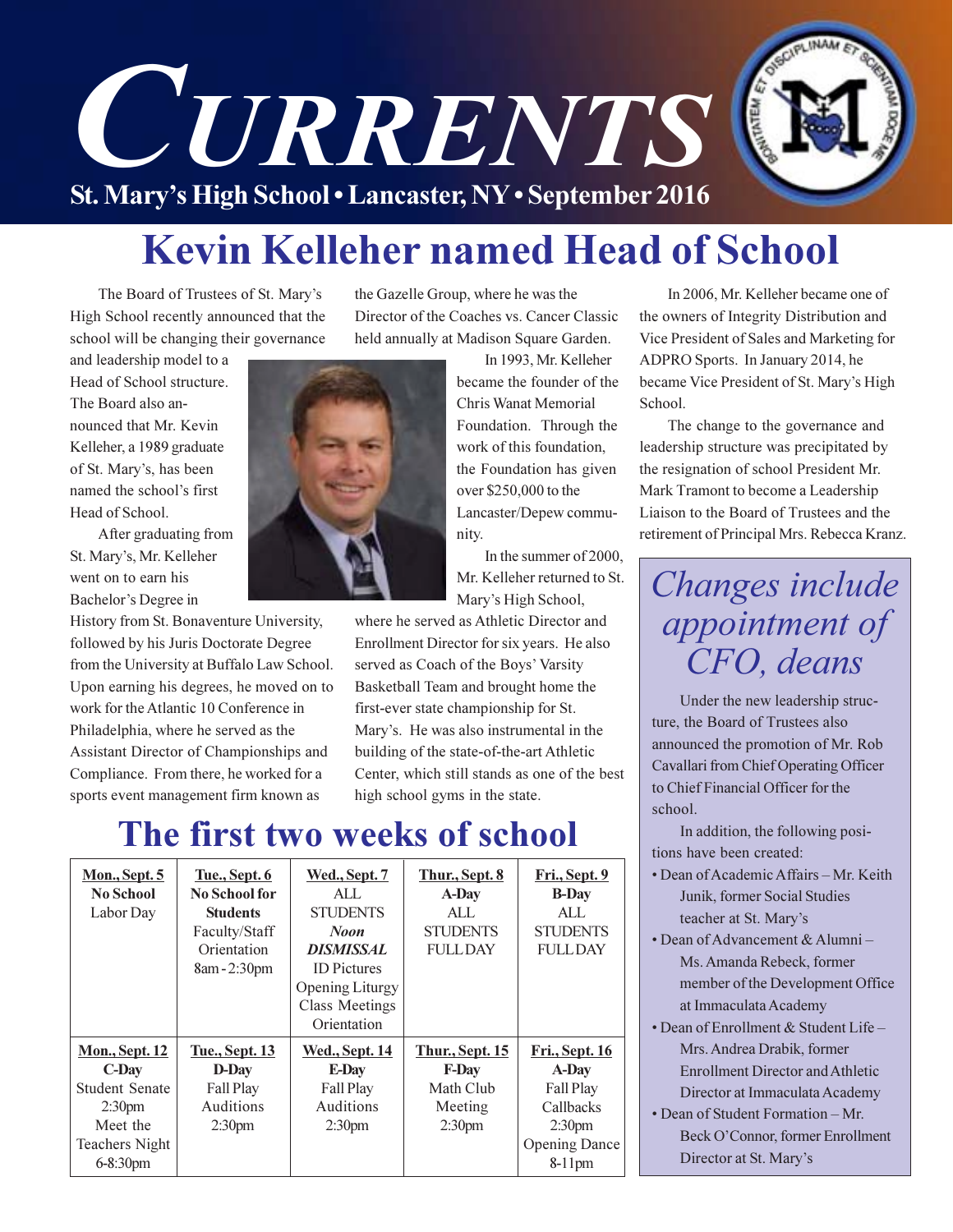# St. Mary's launches new website

St. Mary's High School is excited to announce the launch of its new website, which went live on August 17, at the school's web address, www.smhlancers. org.

Designed by Manzella Marketing of Bowmansville, the new website is the culmination of the school's new marketing strategy, which included updating the design and layout of brochures, postcards, and even the school's logo.

"We are very excited to make this change to the St. Mary's website," said St. Mary's Head of School Kevin Kelleher. "We especially wanted to make the website more responsive, as more and more people come to the website using their tablets and mobile devices. We believe that visitors to the website will find it more useful and visually

pleasing."

The new design includes an animated rotating display of pictures featuring St. Mary's current students and teachers. There is also a video created by Dan Oshier, a 1994 graduate of St. Mary's and founder of Dan Oshier Productions.

The main page also features links to school news stories, "St. Mary's by the Numbers", as well as a contact form. Links off the main page include information regarding Athletics, Student Life, Alumni, Admissions, and Lancer Information section, to name a few.

More information on the new website is available by contacting Keith Kidder, Director of Special Programs, at  $(716)$  683-4824 or kkidder@smhlancers. org.

### **Transportation information**

Information regarding transportation is usually sent to parents from the public school district at the end of August. This information is not sent to St. Mary's.

Students are reminded to especially pay attention to their bus numbers – some districts send multiple buses, so it's important for students to know which bus to get on at the end of the school day.

If you did not receive your bus information, or if you have questions or problems with the arrangements, please call

the Transportation Department of your school district.

Students who take the Metro Bus will receive their bus passes as soon as they arrive at St. Mary's. The NFTA allows students to ride buses without passes for the first few days of school.

Remember: Students are never allowed to ride a bus from a school district other than their own. Public school districts are only insured for their own residents.

## **Please Spread the Word! Open House for Prospective Students** & Families Friday, Sept. 23 – 5 to 7 p.m. Sunday, Sept. 25 – 10 a.m. to 12 noon For more information, 683-4824 or lancer@smhlancers.org

### **Meet the Teacher Night is September 12**

St. Mary's High School will hold its annual Meet the Teacher Night on Monday, Sept. 12, beginning at 6 p.m.

This night  $-$  designed for parents (leave your student home) – will allow parents the opportunity to meet with their students' teachers and to learn more about the classes, homework assignments, and grading policies. In addition, parents will hear from Mr. Kevin Kelleher and the new deans of the school, who will discuss updates to school policies. Also, Mrs. Kim Marino from the Lancer Parent Partnership will share information about this organization. Refreshments will be available throughout the evening.

Hope to see you on September 12!

### Welcome, new teachers!

St. Mary's High School is pleased to announce the addition of the following people to the Lancer community:

- Ms. Kristin Cutspec Spanish 2, English as a Second Language (ESL)
- Mr. Thomas Mellon Algebra 2, Pre-Calculus Honors, Math IV B

Check out future issues of Currents for profiles of these new teachers as well as the members of the school's leadership team.

### **Currents**

Published 12 times a year by St. Mary's High School 142 Laverack Ave., Lancaster, NY 14086  $(716)$  683-4824 • www.smhlancers.org

Editor - Keith Kidder '85

*Vol. 25, Issue 1*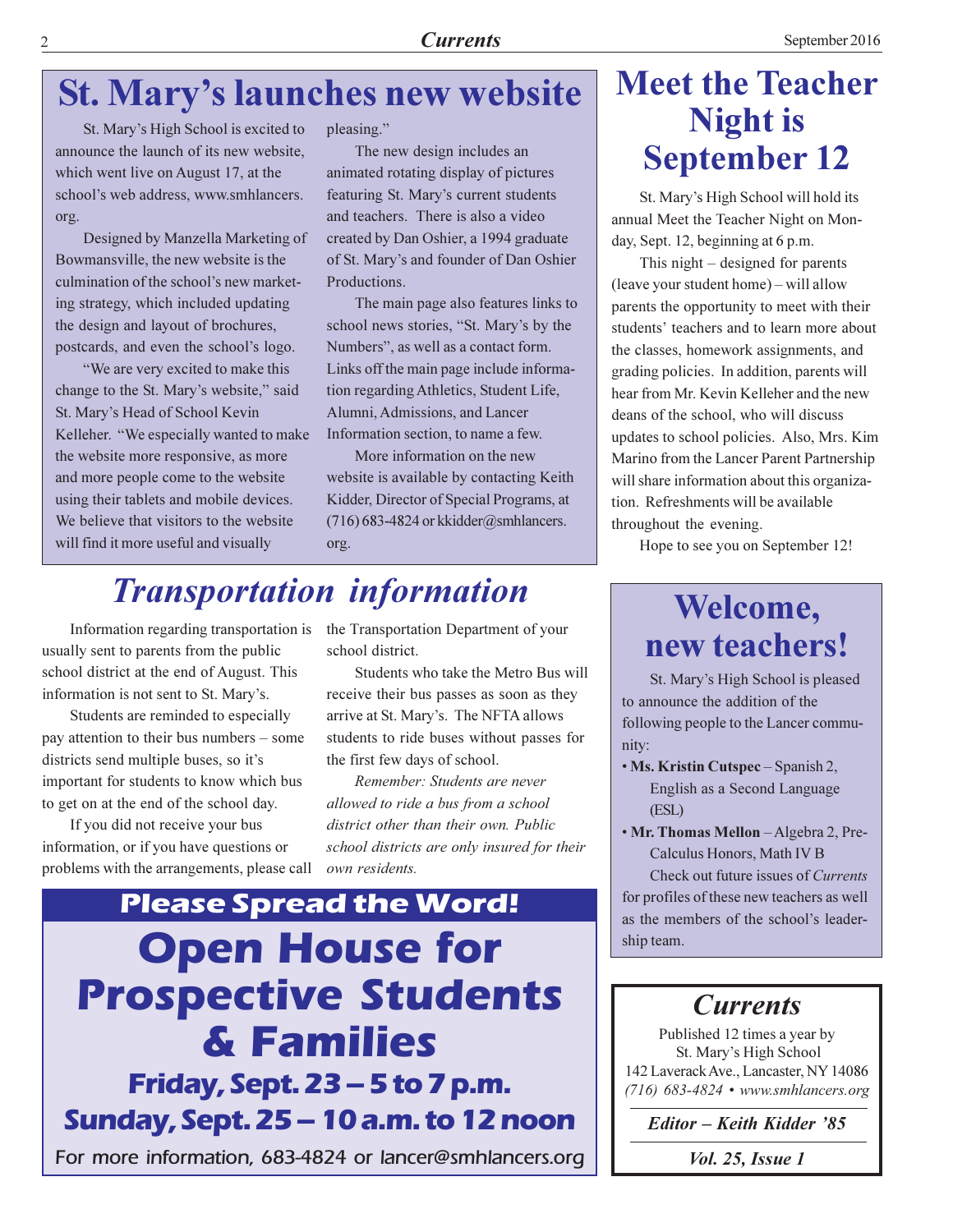## **Walk-a-Thon taking place** during Homecoming Week

For several years, the Student Senate of St. Mary's High School has sponsored the annual Walk-a-thon. The students have walked the streets of Lancaster and Depew and, in the process, raised funds which are used for school classes, clubs, and organizations and to help fund the Student Senate Scholarship.

As in previous years, Student Senate has decided to incorporate a school picnic into the Walk-a-thon, presently scheduled for Tuesday, Oct. 11, during Homecoming Week. After a walk of about three miles, the Walk-a-thon will arrive at Firemen's Park in Depew. Here the students will be treated to a picnic lunch while able to enjoy the basketball courts, sand volleyball court, and more. The students will walk back to school at the end of the day.

Created in 2006, the Student Senate Scholarship is awarded to an incoming freshman who has the potential to be a future student leader of the school.

Very shortly, families will receive a letter from the Student Senate Co-Moderators, Mrs. Lynn Tytka and Mr. Keith Kidder, going into more details about the Walk-a-Thon. There will also be a Walk-a-thon pledge sheet.

More information on the Walk-a-Thon is available by contacting Mrs. Tytka or Mr. Kidder at the school.

### The bus is here!

The new St. Mary's bus has been repainted and relabeled and it's ready to go!

Purchased from Immaculata Academy, upon the school's closing, the bus will be used for transporting athletic teams as well as for field trips for school clubs and organizations.



# **Driver Ed begins in September**

St. Mary's High School offers a Driver Education Program that is open to students from local high schools as well as St. Mary's High School.

Working with Buffalo Driving School, the Driver Education program is offered three times throughout the year: fall, spring, and summer. The Fall 2016 session will begin on September 15, and continue through January 19, 2017.

The New York State Education Department requires that each student attend 24 hours of classroom instruction, which are held on Thursday or Friday afternoons. Also, students must attend 24 hours of in-car instruction One-and-a-half

hour driving labs are available at various times in the Driver Education vehicles. Students select the schedule that works best for them.

Completion of this course also satisfies the 20-hour graduated license requirement.

The cost for the program is \$495 per student. Registration materials are available by going to the St. Mary's website, www.smhlancers.org, clicking on "Lancer Info" and selecting "Driver Education."

Questions regarding the program may be directed to Mr. Rob Cavallari at rcavallari@smhlancers.org.

### **Notes from** the Health Office **New students** need physicals

Students new to St. Mary's High School are required to have a physical exam on file in the Health Office. This applies to all ninth grade and transfer students. If you have not turned in a physical form by October 1, 2016, your student will be assigned a physical with the school physician.

Anyone interested in playing sports must have a current physical on file in the Health Office.

If your student has not had a physical and is interested in playing a winter or spring sport, please contact the Health Office to schedule a physical.

Your student's health is important to achievement in school. There are health screenings that the school nurse will begin this month in Physical Education classes.

These are the guidelines from New York State: Height and weight measurements are given annually to each student. Freshmen will have scoliosis screening if this was not completed by their primary physician at the time of their physical exam. Students new to St. Mary's High School and 10<sup>th</sup> grade students receive vision and hearing screening.

Please remind your student to wear contacts or have his/her glasses on a regular basis.

This will give us the correct results in our testing and save you unnecessary visits to your eye doctor. Parents will be notified in writing if your student has any difficulty with screenings.

If, at anytime during the school year, you feel that your student is having difficulty, please contact the school nurse, Mrs. Murphy, for screening or if you have questions regarding height and weight.

If you have any questions, please call the school nurse, Mrs. Murphy, at 683-4824, ext. 220.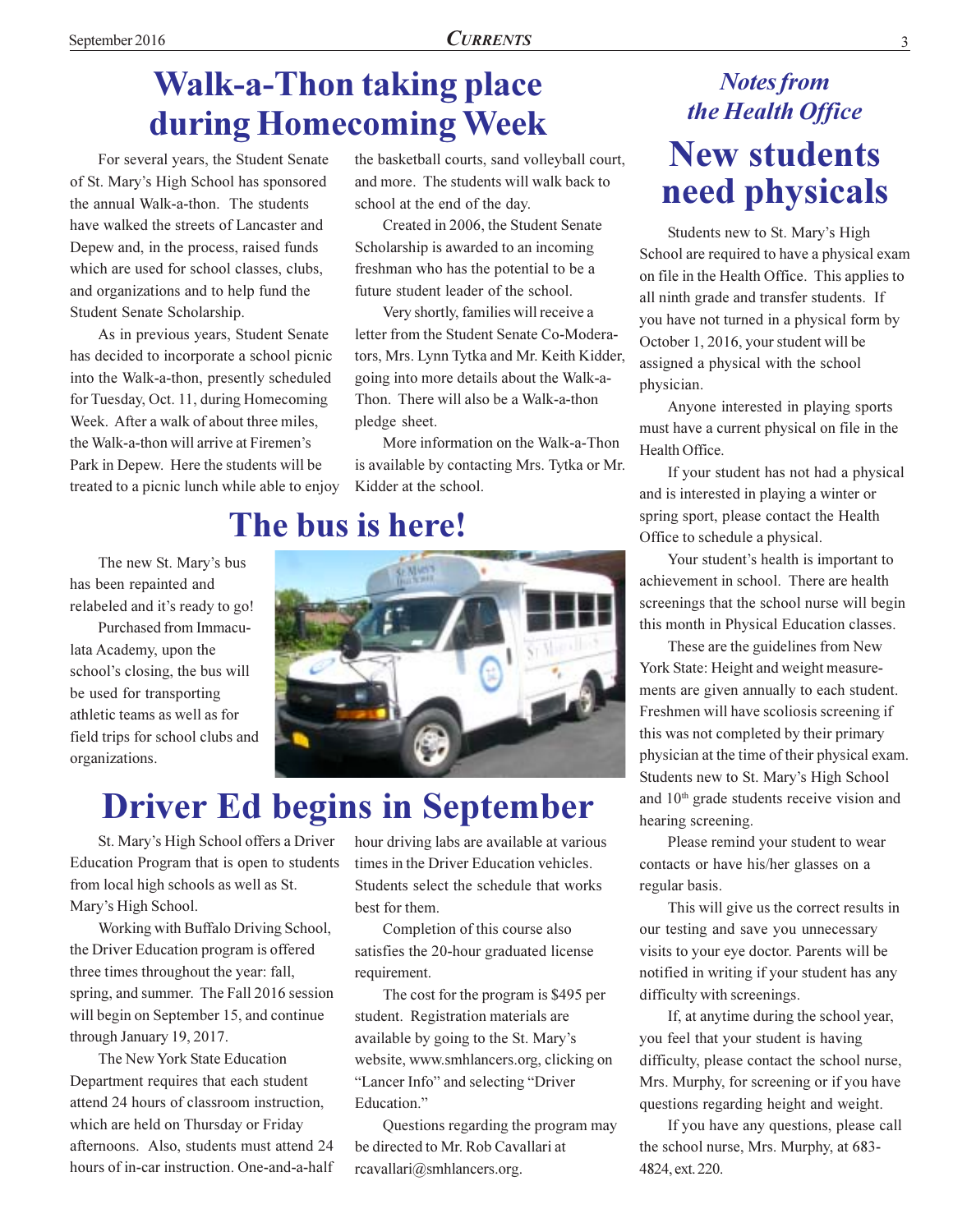**St. Mary's High School** 

**September 2016** 

**Counseling Corner** 

Sarah Neudeck (sneudeck@smhlancers.org) • 683-2349 • Jamie Whitwood (jwhitwood@smhlancers.org)

## Help teen to start off year right

Whether it's your teen's first year in high school or his last, here are a few simple things you can do now to help him have a successful school year:

- Meet with your teen's teachers. Do this at back-to-school night or schedule an appointment. Opening lines of communication early will make it easier for you to work together if a problem arises.
- Write down the names and email addresses of your teen's teachers. Also write down contact information for the deans, the attendance
- office and your teen's guidance counselor. Keep the information handy for easy access throughout the year. Follow the school on social media, too.
- Plan to attend the school events that involve your teen. You'll have fun, you'll show that you care about your teen and his school, and you'll get to meet other parents. These contacts will be useful when your teen tells you he's the only student who has a curfew.
- Make it clear that there will be home-

#### work time at your house every day. Homework is essential in high school. Your teen can make decisions about when to do homework. but not whether to do it.

• Check with the guidance counselor to make sure your teen is on track to attend college. Even if he isn't sure he wants to go to college, he should take courses that leave that option open.

Reprinted with permission from the September 2016 issue of Parents Still make the difference!® (High School Edition) newsletter. Copyright © 2016 The Parent Institute®, a division of NIS, Inc.

### **Effective strategies for taking notes**

Why do some teens do better in school than others? One reason may be that they take notes.

When teens take notes, they're also paying closer attention to what they hear in class. That makes it easier for them to learn the material and remember it at test time.

Here are some tips to help your teen become a better note taker:

- Listen for the main ideas. Anything the teacher repeats more than once or writes on the board should go in your teen's notes. He should also write down any words that the teacher defines.
- Keep it brief. Your teen should use a system of abbreviations and symbols. However, he needs to make sure he remembers what they mean. If he is skilled at texting, he may want to use those abbreviations when taking notes in class.
- Review the notes as soon as possible.

Your teen will be better able to fill in something he missed and more likely to remember the information come test time.

• Use colors and shapes. Your teen can draw a circle or box around the most

**Spend quality time with your teen** 

Before kids can drive, they have to spend time with their parents. Otherwise, they won't get to friends' houses, sports practices, and other activities.

But by high school, either they can drive or they can find a friend who can get them places. And time spent with parents decreases.

But it's a mistake to think that teens don't want to spend time with parents. They need their parents' approval, attention, and time more than ever.

How can you spend quality time with your teen? Here are just a few ideas to get you started:

• Plan a family meal together. Talk about

important idea. He can also use colored markers to show how ideas relate

Reprinted with permission from the September 2016 issue of Parents Still make the difference!® (High School Edition) newsletter. Copyright © 2016 The Parent Institute®, a division of NIS, Inc.

the kinds of food you might like to try. Divide responsibilities. You'll get a great meal and a great conversation.

- Ask your teen to help you plan a family outing. Teens like to give their input and are more invested in activities they help to plan.
- Schedule a family game night. Let your teen invite a friend over to participate. As a bonus, you'll get to know his friend a bit better!
- Read together. Choose a book that you'll both enjoy reading and make time to discuss it.

(Continued on page 5)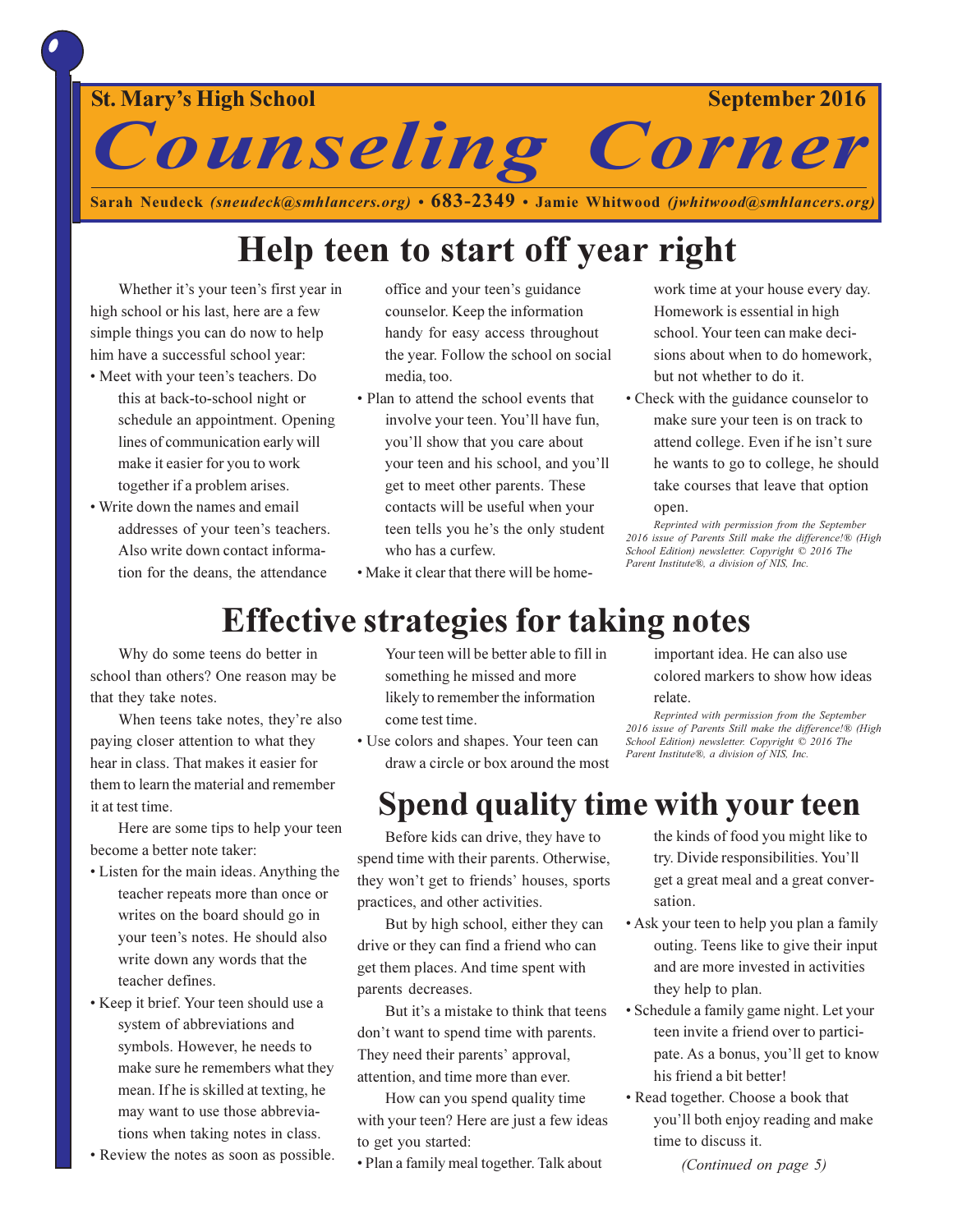## **Theater Department** announces Fall Play

The St. Mary's Theater Department is pleased to announce that the Fall Play this year will be Is There a Comic in the House?

Seven wildly funny comedians, including the landlady, live in Shotzie Starr's boarding house. The only "normal" resident is Shotzie's granddaughter whose pizza delivering boyfriend is - you guessed it  $-$  an aspiring comedian. The action at Shotzie's becomes manic when bumbling kidnappers crash their van and take refuge there with their victim, a haughty

socialite, in tow. Police surround the house and the unrestrainable comics are suddenly in the proximity of reporters' TV cameras. All hilarity breaks loose, on stage and in the audience!

Open Auditions are Tuesday, Sept. 13,



St. Mary's last performed Is There a Comic in the House? in 2003.

and Wednesday, Sept. 14, at 2:30 p.m. Call backs will be held Friday, Sept. 16, at 2:30 p.m. The play will be performed on November 4 and 5

Please contact Miss Ruhland with any questions.

at 683-4824, ext. 223, or jwipperman $@$ 

Bird winners for the Bash for Cash:

1. Sharon Snyder

2. Dawn Murdock

3. Rachel Sada

4. Troy Livesay

bash for cash ticket!

5. Robert Lukasik

Congratulations to the August Early

These winners each won a FREE

Also, adult volunteers are needed

### **Bash for Cash will soon be here**

smhlancers.org.

Bash for Cash will be taking place at St. Mary's High School on Saturday, Oct.  $22.$ 

For those new to the event, Bash for Cash combines a cash give-a-way with an evening of fun and food. The grand prize is \$10,000, while there are also 61 other prizes ranging from \$50 to \$3,000. And every entry has a chance for every prize.

On the day of the event, every ticket purchased allows two adults to attend the festivities which include pizza, beverages, raffles, split clubs, and games.

**Tickets** for the Bash for Cash cost \$50. They are available by contacting Mrs. Julie Wipperman



## **Two selected for Leadership Buffalo**

Two St. Mary's students senior Asia Alexander and iunior Maria Fontaine - have been selected to be a part of Leadership Buffalo for the 2016-17 school year.

According to their website. Leadership Buffalo, Inc. is a non-profit organization founded in 1987 whose mission is "to unite existing" and emerging leaders from



Asia Alexander



Maria Fontaine

diverse backgrounds and perspectives in order to increase their knowledge of community issues, broaden their vision, and enhance their ability to lead."

Students meet once a month to explore Buffalo in an educational way to increase appreciation and awareness of the community, focussing on topics such as economic development, social justice, arts and cultures, diversity, and entrepreneurship.

### **Quality time** (continued from page 4)

- Work on a project. Does a room or closet need organizing? With your teen, brainstorm a plan of attack.
- Talk to your teen about school. Show interest in the things he is learning and ask questions. You could even ask him to teach you something he is learning.

Reprinted with permission from the September 2016 issue of Parents Still make the difference!® (High School Edition) newsletter. Copyright © 2016 The Parent Institute®, a division of NIS, Inc.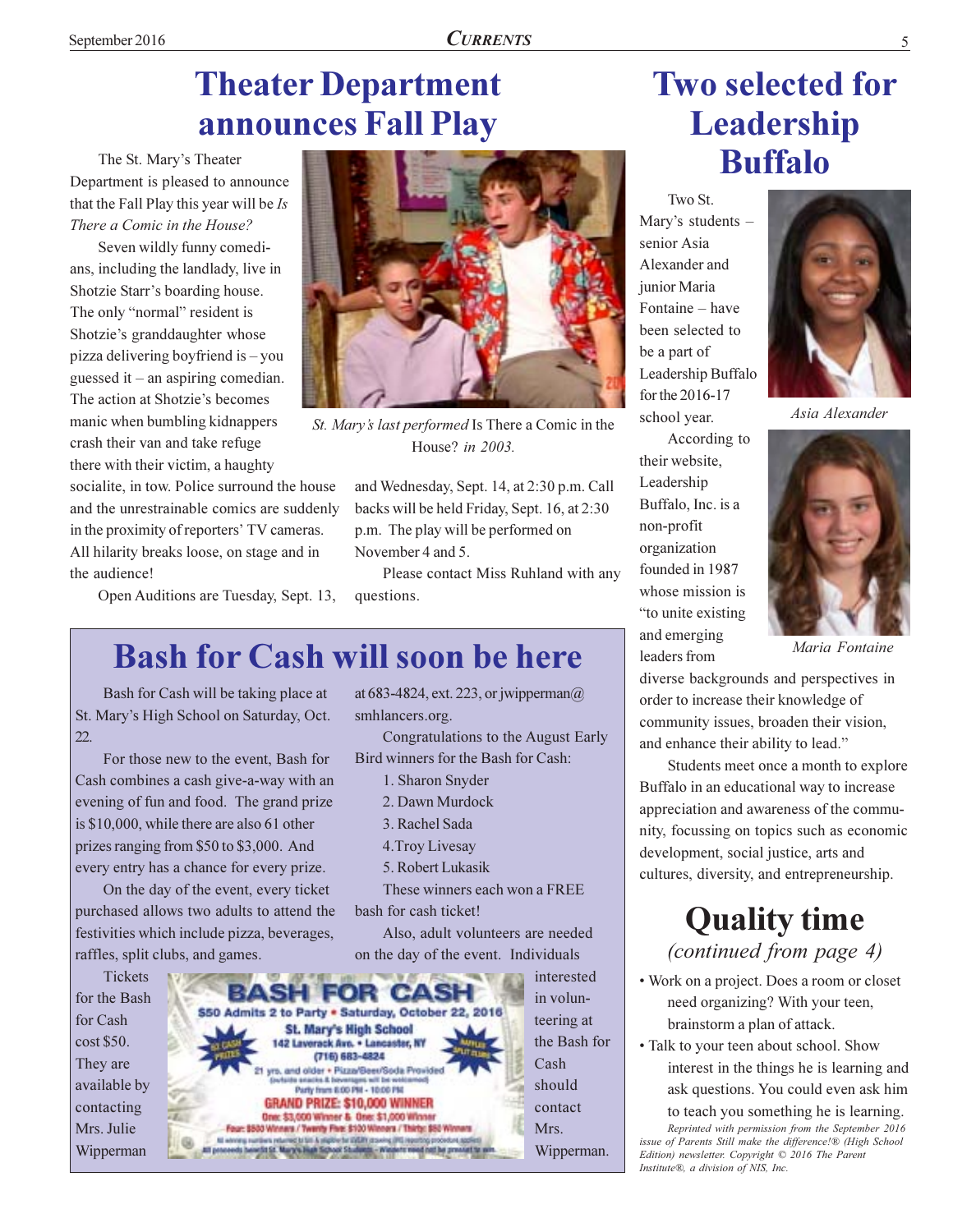### **Student absentee & attendance information**

#### **Note – The Attendance Policy in its** entirety may be found in the Student / **Parent Handbook.**

Whenever it is necessary to be absent from school, a parent or guardian must call extension 227 no later than 8 a.m. to explain the reason for the absence. The phone call should include the student's name, which parent/guardian is calling, and the reason for the absence. If no call is received by 8 a.m., the Attendance Office will contact the student's parents or guardians to obtain the reason for the absence. If no reason for an absence is obtained within 24 hours, the student will be considered truant, and the student will receive appropriate disciplinary actions.

A student will be excluded from participation in any extracurricular activity (sports, clubs, field trips, or any schoolrelated functions) on a day he/she is absent from school or not present by 10 a.m.

Truancy will result in detention or suspension.

Upon return to school, a student who has been absent needs to see each teacher individually to check about class work. notes, tests, quizzes, homework collected, and homework assigned during the absence. Teachers will give students who have been absent time to make up work. The student is responsible for doing so in a timely manner.

Realizing that attendance in class is vital to the success a student can achieve in a course at St. Mary's, the following has been adopted as the school's Attendance Policy:

- A student who misses six (6) classes because of illegal absences during any one quarter will automatically fail that course(s) for that particular quarter. This may affect the student's status regarding academic ineligibility.
- A student who has missed more than half of a class period will be deemed to be absent for the entire class.
- After 4 or more classes have been missed. the attendance officer will send written notices to the parents. After the 6th absence, the student is failing and parents will receive a written notice.
- The attendance office subscribes to the New York State attendance policy.
- The only legal excuses for being absent: medical appointments with verification, snow days from home school district, funerals, court dates with verification.
- Medical excuses must be presented on the day the student returns to school. Medical excuses are doctor or dentist appointments, verified by written notes on the doctor's stationery. Medical excuses for any one quarter must be turned in by the day the quarter closes and will not be accepted once report cards have been issued. Failing grades due to attendance will not be changed after report cards are issued
- New York State does not recognize "Take Your Daughter / Son to Work Day" as a legal reason for being absent from school. St. Mary's High School also does not recognize the day. If a student participates in the day, it will be considered an illegal absence with parent permission and charged as one of the five absences allowed per quarter.
- Road tests and permit tests are unexcused absences.
- If a school district is closed and not providing bus service for days that are NOT weather related and St. Mary's High School is in session, students are required to be in school. District

closings that are not weather related are not excused absences. Parents should check their school district calendars and make necessary transportation arrangements for those dates.

• Students may not leave campus once they arrive on school property.

#### Snow (Weather-Related) Closings

If a school district is closed due to weather, students are legally absent. Even for weather-related district closings, parents are still required to call their students in absent to extension 227 by 8 a.m. However, if a student comes to school, it is our expectation that they will remain until the school is closed or the end of the school day. Students who are absent from school are not allowed to participate in any extracurricular activities on that day.

If a district closes during the day, students will be released only to district transportation or a designated parent or guardian. We will not release students to ride with other students or other parents. except for siblings.

If a parent or guardian decides it is necessary to pick a student up during the day, please call the school to let us know you are coming.

Families will be notified of school closings/delays through the massnotification system. In addition, informa-(Continued on page 8)

### **Student work when absent**

As we are all well aware, daily class attendance is directly related to a student's academic success. However, absenteeism from school may be unavoidable. Please be advised of the school policy regarding getting work while a student is absent:

· If a medical absence is long-term (a week or more), a parent should contact the Counseling Center regarding the student's situation. Teachers will be contacted to submit missing assignments, worksheets, etc. After the Counseling Center has

received this work, arrangements need to be made to pick up these assignments as well as the needed textbooks, notebooks, etc.

• If the absence is short term (a few days), the student should contact a classmate. The "turn-around time" in getting work for absent students makes this the most effective and efficient way to get this information. Teachers will give students who have been absent time to make up work. The student is responsible for doing so in a timely manner.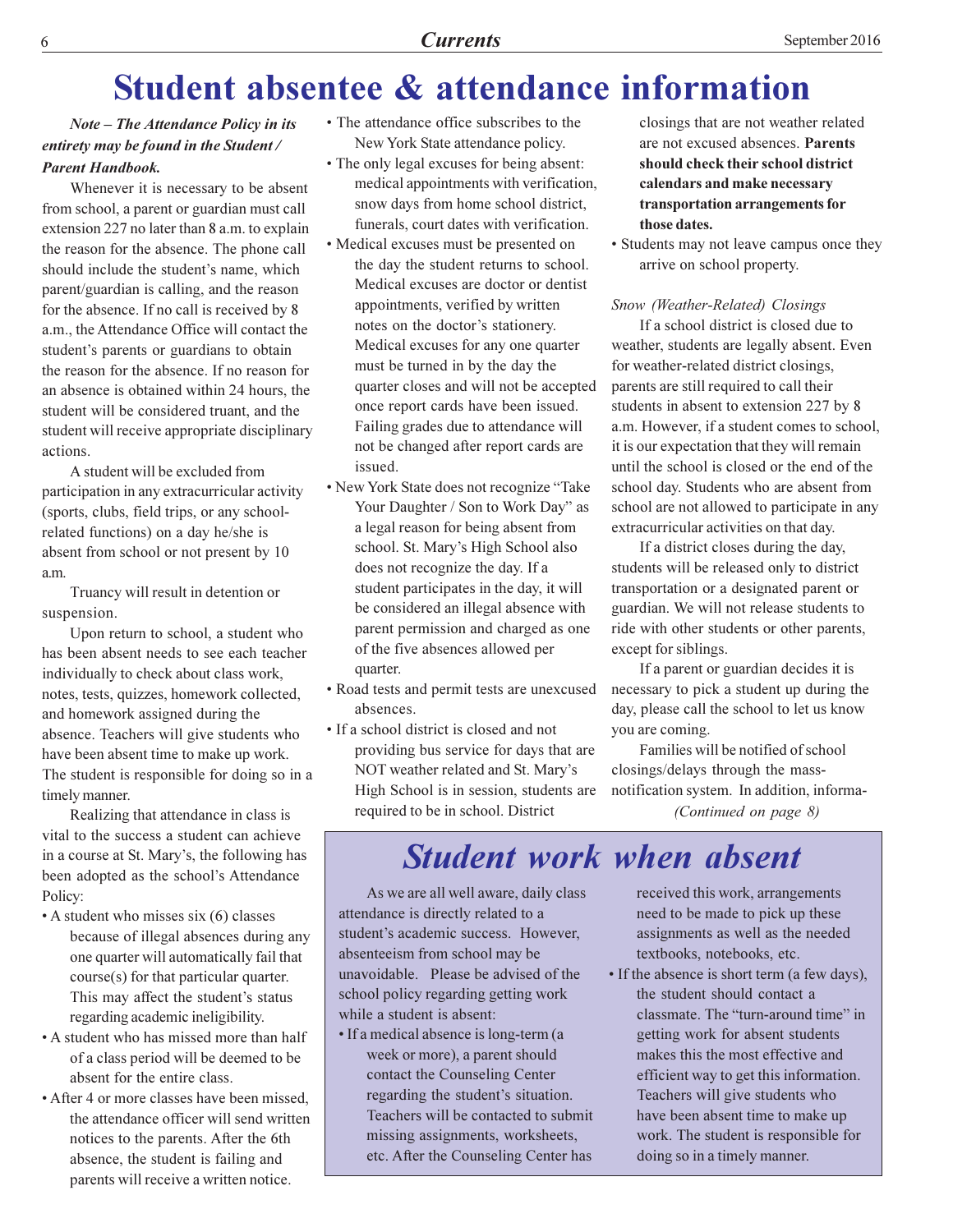



A sincere welcome to the new members of the St. Mary's family. It is our prayer that the sacrifices families make to provide a Catholic and Christian education will be grounded in faith, inspired by hope, and motivated from love.

Are you familiar with Deuteronomy 6:5 or Matthew 22:37-39? No? Here's the "SparkNotes" version: Love God, your neighbor, yourself.

Overworked culturally, love is associated with emotion, infatuation, and romance. In the cited Scriptures, love is

not any of those feelings but rather an attitude and a choice. How then are we to love?

- A suggestion:
- L learn about our baptismal gift of faith;
- $O$  obey the teaching of the Ten Commandments:
- V value our relationships with God and others:
- $E$  experience through prayer, sacrifice and good works the presence of the Holy Spirit and the grace of God.

It may sound simple but it's not easy.

Luke sums it up: "Do to others as you

would have them do to you." (Luke 6:31)

As a new season and a new school year begins, with hope, optimism and joy, let us pray that as family we recognize and receive God's blessings.

Benedicat vos omnipotens Deus.  $twf+$ 

 $* * *$ 

Members of the St. Mary's community are invited to join us for the Opening Liturgy on Wednesday, Sept. 7, at 10:45 a.m. at Our Lady of Pompeii Church.

Thursday morning masses will begin in October.

### **Athletic Department shares list of fundraiser winners**

On August 31, the St. Mary's Athletic Department wrapped up their Summer Lottery Fundraiser.

Here are the winners: June 1 - 211 - No Winner June 2 - 911 - No Winner June 3 - 041 - Linda Romance June 4 - 946 - No Winner June 5 - 162 - Kim Kuhn June 6 - 111 - No Winner June 7 - 770 - No Winner June 8 - 652 - No Winner June 9 - 061 - No Winner June 10 - 483 - No Winner June 11 - 585 - No Winner June 12 - 611 - No Winner June 13 - 184 - No Winner June 14 - 407 - No Winner June 15 - 757 - No Winner June 16 - 931 - No Winner June 17 - 850 - No Winner June 18 - 617 - Missy Hufford June 19 - 742 - No Winner June 20 - 889 - No Winner June 21 - 806 - No Winner June 22 - 655 - Rev. Fabian Maryanski June 23 - 477 - No Winner June 24 - 181 - No Winner June 25 - 631 - No Winner June 26 - 092 - No Winner

June 27 - 338 - Michael Day June 28 - 284 - Mark Byrne June 29 - 858 - No Winner June 30 - 144 - No Winner July 1 - 680 - No Winner July 2 - 941 - Kathryn Wnuk July 3 - 178 - No Winner July 4 - 774 - No Winner July 5 - 575 - Kim Marino July 6 - 148 - Beth Murphy July 7 - 519 - No Winner July 8 - 901 - No Winner July 9 - 191 - No Winner July 10 - 669 - No Winner July 11 - 671 - No Winner July 12 - 717 - No Winner July 13 - 292 - No Winner July 14 - 749 - No Winner

July 15 - 791 - No Winner July 16 - 894 - No Winner July 17 - 126 - No Winner July 18 - 328 - No Winner July 19 - 033 - No Winner July 20 - 113 - Kristi & Ginny **Stolarski** July 21 - 696 - Diana Slade July 22 - 440 - No Winner July 23 - 443 - No Winner July 24 - 959 - Tom Fischer July 25 - 142 - No Winner July 27 - 335 - No Winner July 27 - 351 - No Winner July 28 - 359 - No Winner July 29 - 470 - No Winner July 30 - 379 - No Winner July 31 - 133 - No Winner

### **Tickets available** for Fall Fundraiser

The St. Mary's Athletic Department is now selling tickets for the Fall Lottery Fundraiser.

> Tickets are \$20 each. Winners will receive:

- \$25 for weekdays
- \$40 for Saturdays
- \$50 for Sundays
- \$100 for Columbus Day, Thanksgiving Day, and Christmas Day Tickets are available by

contacting Mrs. Pam Aquino at 683-4824, ext. 224 or paquino@smhlancers.org.

Aug 1 - 243 - No Winner Aug 2 - 096 - No Winner Aug 3 - 078 - No Winner Aug 4 - 375 - No Winner Aug 5 - 156 - No Winner Aug 6 - 425 - No Winner Aug 7 - 948 - No Winner Aug 8 - 069 - No Winner Aug 9 - 588 - No Winner Aug 10 - 624 - No Winner Aug 11 - 849 - Lisa Szczesniak Aug 12 - 284 - Carolyn Wozniak Aug 13 - 736 - Trice Lima Aug 14 - 214 - No Winner Aug 15 - 022 - No Winner Aug 16 - 918 - No Winner Aug 17 - 553 - No Winner Aug 18 - 454 - No Winner Aug 19 - 606 - No Winner Aug 20 - 339 - Ella Dunne Aug 21 - 790 - No Winner Aug 22 - 354 - No Winner Aug 23 - 226 - No Winner Aug 24 - 004 - No Winner Aug 25 - 603 - No Winner Aug 26 - 450 - No Winner Aug 27 - 720 - No Winner Aug 28 - 906 - No Winner Aug 29 - 086 - No Winner Aug 30 - 816 - Margaret Kelly Aug 31 - 485 - No Winner Thank you for your support!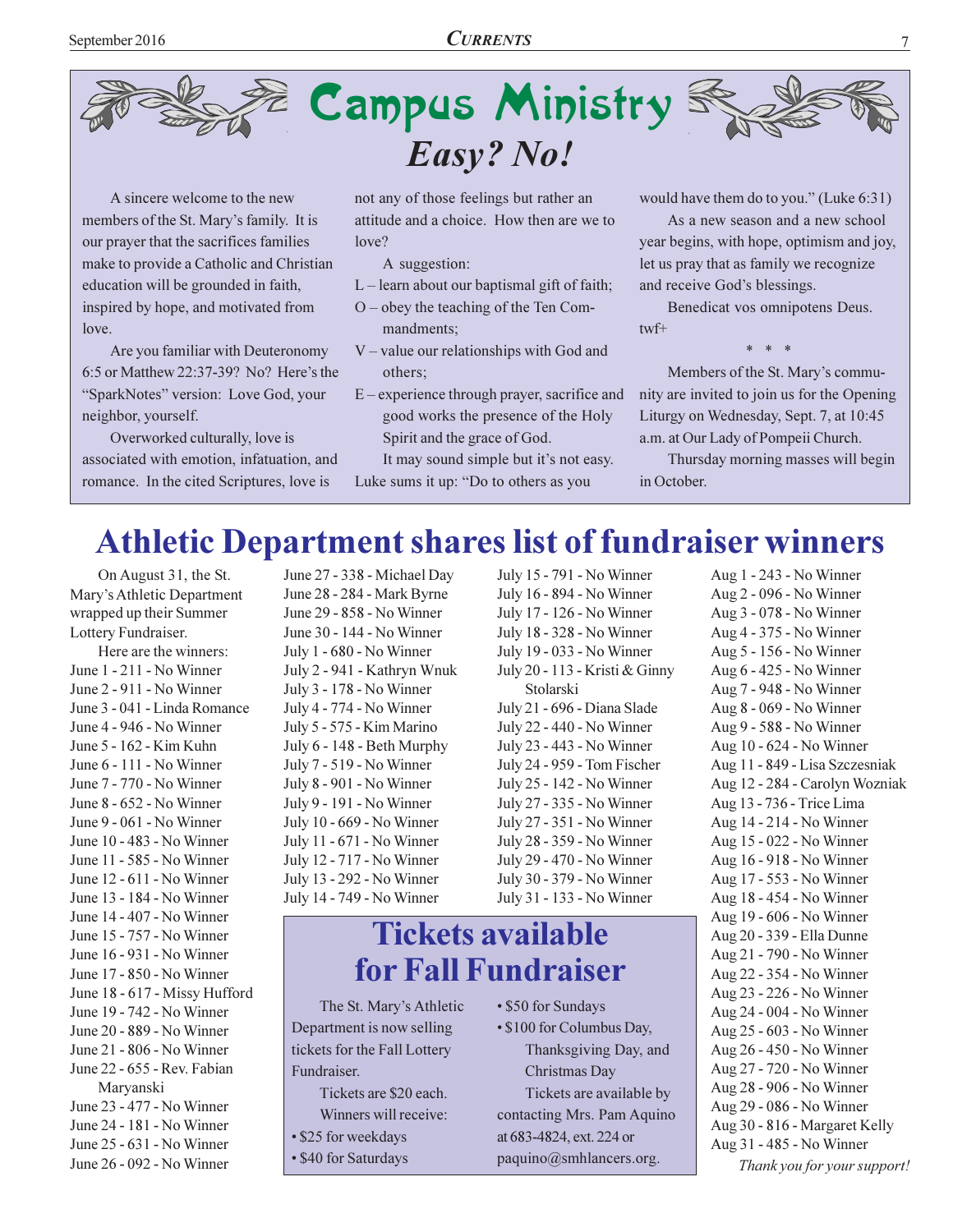## **Attendance information** (continued from page 6)

tion on school closing will be available on Channels 2, 4, or 7, WBEN-Radio 930, and on the St. Mary's website (www. smhlancers.org), and Facebook and Twitter pages.

#### Vacation Policy

Policy for student voluntary absences during school time:

Parents must make the request at least

two weeks in advance to the Attendance Officer. Even if the individual teachers have been notified of a student's vacation. parents must still make the request to the Attendance Officer.

The Attendance Officer will inform parent that: The time requested cannot be granted and it must then become their decision.

If parents then choose to do so, it is

recorded on the student's permanent attendance record as an illegal absence with parental permission.

Students are responsible for all work missed during their absence. Parents must also inform the Counseling Center as to the length and date of absence.

Reminder: If a student misses six classes, he/she fails for that quarter as per school attendance policy.



Stop selling and start earning! Scrip fundraising is a no-selling program that allows families to raise money for their non-profit organization (NPO). Scrip is just another way to pay for everyday purchases using gift cards in place of cash, checks, and credit cards.

You purchase gift cards from your organization at face value, and your coordinator orders those cards from Great Lakes Scrip Center at a reduced price. The difference is an instant rebate for your organization. It's really that simple!

When you use scrip gift cards at your favorite retailers, you're fundraising while you shop. Great Lakes Scrip Center offers over 300 of the country's biggest brands, including grocery, department stores, gas stations, restaurants, hotels, home improvement, and more. Just by using scrip to pay for your normal weekly purchases, you can easily raise \$500 or more per year. It's time to put your shopping dollars to work!



For more information will be available soon!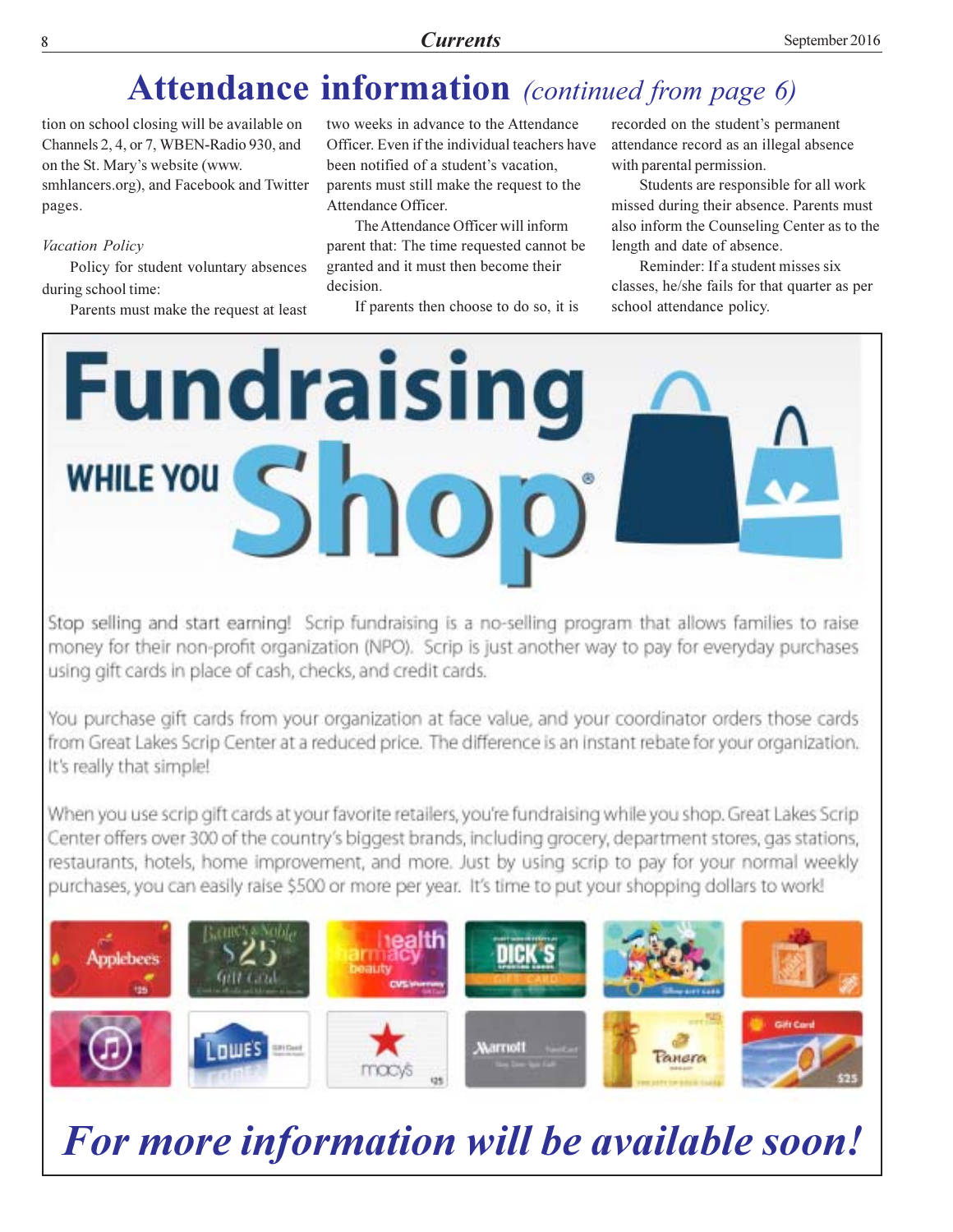# You can help St. Mary's by ... shopping

Helping to support St. Mary's High School can be as easy as going to your favorite store.

Many retailers offer programs in which schools receive a portion of the customers' purchases. All the buyer has to do is sign up with the program in which they designate St. Mary's High School as the recipient of the donation.

Below are several programs in which St. Mary's High School has participated for the past few years. As the school becomes aware of others, information will be printed in future issues of Currents:



**Tops in Education Program** How it works:

#### Please note: You must sign up for the **Tops in Education Program every school** vear.

- Register your TOPS BonusPlus®.
- Select St. Mary's High School from the list of schools that have registered
- Purchase participating TOPS brand, Full CircleTM, TopCare®, Tippy Toes, Valu Time® and Best Yet® products with your TOPS BonusPlus® throughout the 2016-2017 TOPS in Education program year.
- TOPS contributes up to 5% of your purchase to St. Mary's. The more you shop, the higher percentage they donate!

To sign up, go to www.topsmarkets. com/education.

 $* *$ 



#### **Target RedCard Program**

How it works:

- Apply and get approved for a REDcard®.
- Enroll in Take Charge of Education and

designate St. Mary's High School. • Start shopping with your REDcard®.

• Target will track purchases made by

participating REDcard® holders, then send a no-strings-attached donation check directly to the school.

• Checks are distributed once a year.

Parents can apply for the RedCard Program and track the school's progress at Target.com/tcoe.

#### **Office Depot 5% Back to Schools Program**

How it works: • Shop at Office Depot for all of vour school



and office supplies.

- Present your school's 5% Back To Schools ID number when you shop on-line, over the phone, or at your neighborhood Office Depot store. The School ID for St. Mary's High School is 70073221.
- · Office Depot will offer your school credits equal to 5% of the qualifying purchases in the form of an Office Depot Merchandise Card that can be used towards FREE supplies!

For more information on the program, go to http://www.officedepot.com/a/

content/back-to-school/5percent/

?cm\_sp=FooterLinks-\_-products-\_-5PercentBack or go to

www.officedepot.com, scroll to the bottom for "Give Back to Schools" under "Special Programs." (Yes, they don't make it easy to find).

#### iGive.com

How it works:  $\cdot$  Go to

iGive.com to set up an account.



designating St. Mary's as your cause.

- After logging in, follow the link to your favorite vendor and do your on-line shopping like you normally do. There are over 1,100 stores participating in the program.
- iGive.com automatically computes the donation, based on a percentage of your purchase (percentage donations vary at each store; for example, 1.6% of your purchase at Kohl's will be donated to St. Mary's)
- Every month, iGive.com sends a check to St. Mary's with the total donation.

For more information, go to www.iGive.com.





How it works:

- Go to mycokerewards.com to create an account.
- After signing in, enter the code found on the bottle cap or packaging of your favorite Coke product. Points range from 3 points for a bottle cap to 25 points for a 12-pack.
- Donate your points to St. Mary's High School.

More information is available at mycokerewards.com.

### Do you know of more programs?

Do you know of other stores that offer rebates to schools just by shopping?

We would love to share this information with the rest of the St. Mary's

Community.

Contact Keith Kidder, Director of Special Programs, at kkidder@ smhlancers.org, and your stores will be included in future editions of Currents.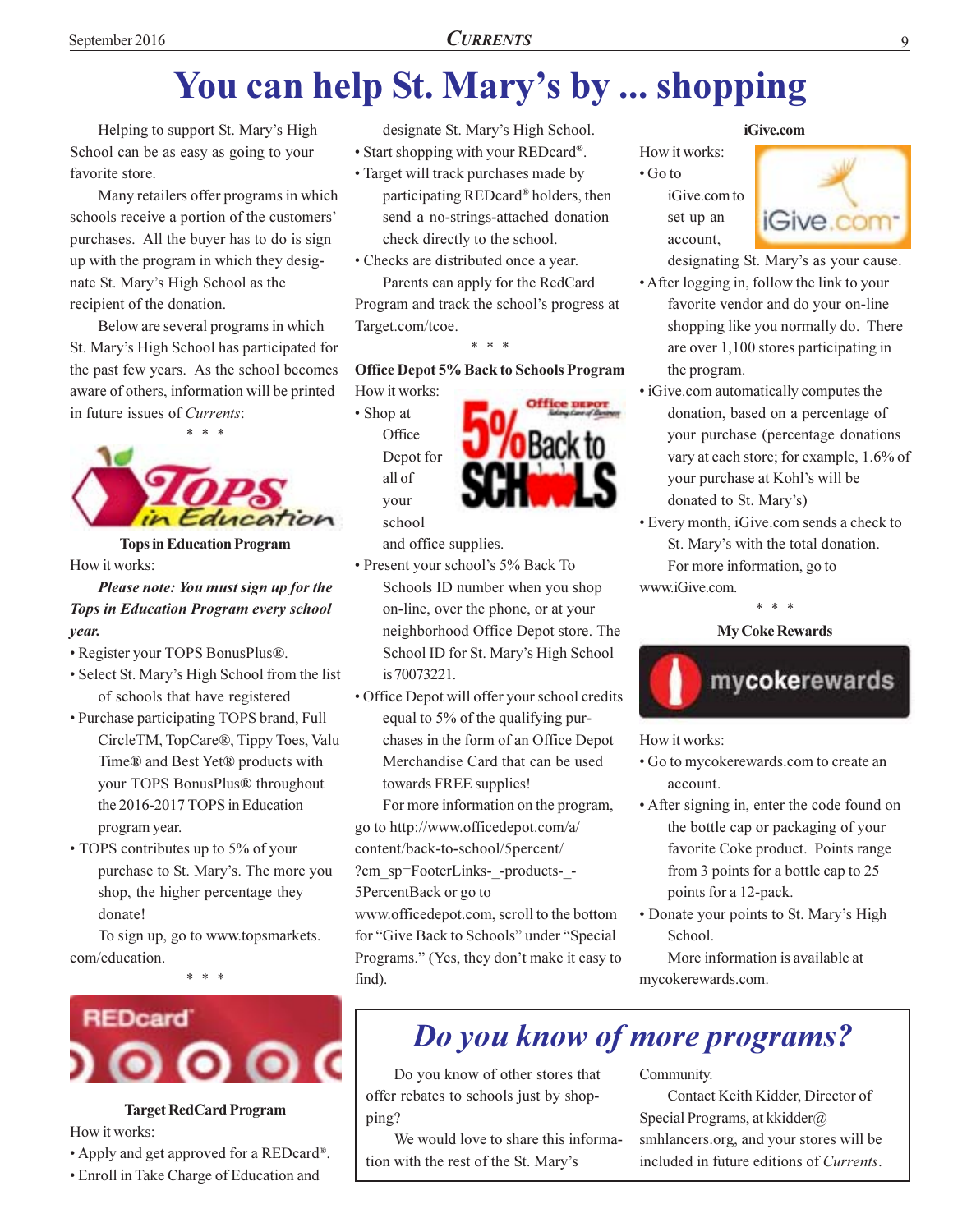

### 716.683.4824 x223 · jwipperman@smhlancers.org

# **Notification on asbestos, pesticide**

#### **Ashestos**

St. Mary's High School is in compliance with the U.S. Environmental Protection Agency's Asbestos regulations. The asbestos management report for St. Mary's is always on file in the school office. Parents are welcome to examine it at any time. This notification is a requirement of the regulation and means that St. Mary's High School meets all safety standards regarding asbestos.

#### **Pesticides**

Law (Section 409-H) requires all public and nonpublic elementary and secondary schools to provide written notification to all persons in parental relation, faculty, and staff regarding the potential use of pesticides periodically throughout the school year.

St. Mary's High School is required to

maintain a list of persons in parental relation,  $\cdot$  the application of EPA designated faculty, and staff who wish to receive 48-hour prior written notification of certain pesticide applications.

The following pesticide applications are not subject to prior notification requirements:

- a school remains unoccupied for a continuous 72-hours following an application;
- · anti-microbial products;
- nonvolatile rodenticides in tamper resistant bait stations in areas inaccessible to children<sup>.</sup>
- Federal and New York State Education nonvolatile insecticidal baits in tamper resistant bait stations in areas inaccessible to children:
	- · silica gel and other nonvolatile ready-touse pastes, foams, or gels in areas inaccessible to children:
	- boric acid and disodium octaborate tetrahydrate;
- biopesticides;
- the application of EPA designated exempt materials under 40CFR152.25;
- the use of aerosol products with a directed spray in containers of 18 fluid ounces or less when used to protect individuals from an imminent threat from stinging and biting insects including venomous spiders, bees, wasps, and hornets.

In the event of an emergency application necessary to protect against an imminent threat to human health, a good faith effort will be made to supply written notification to those on the 48-hour prior notification list. If you would like to receive 48-hour prior notification of pesticide applications that are scheduled to occur in your school, please e-mail Mr. Rob Cavallari, CFO, at rcavallari@smhlancers.org.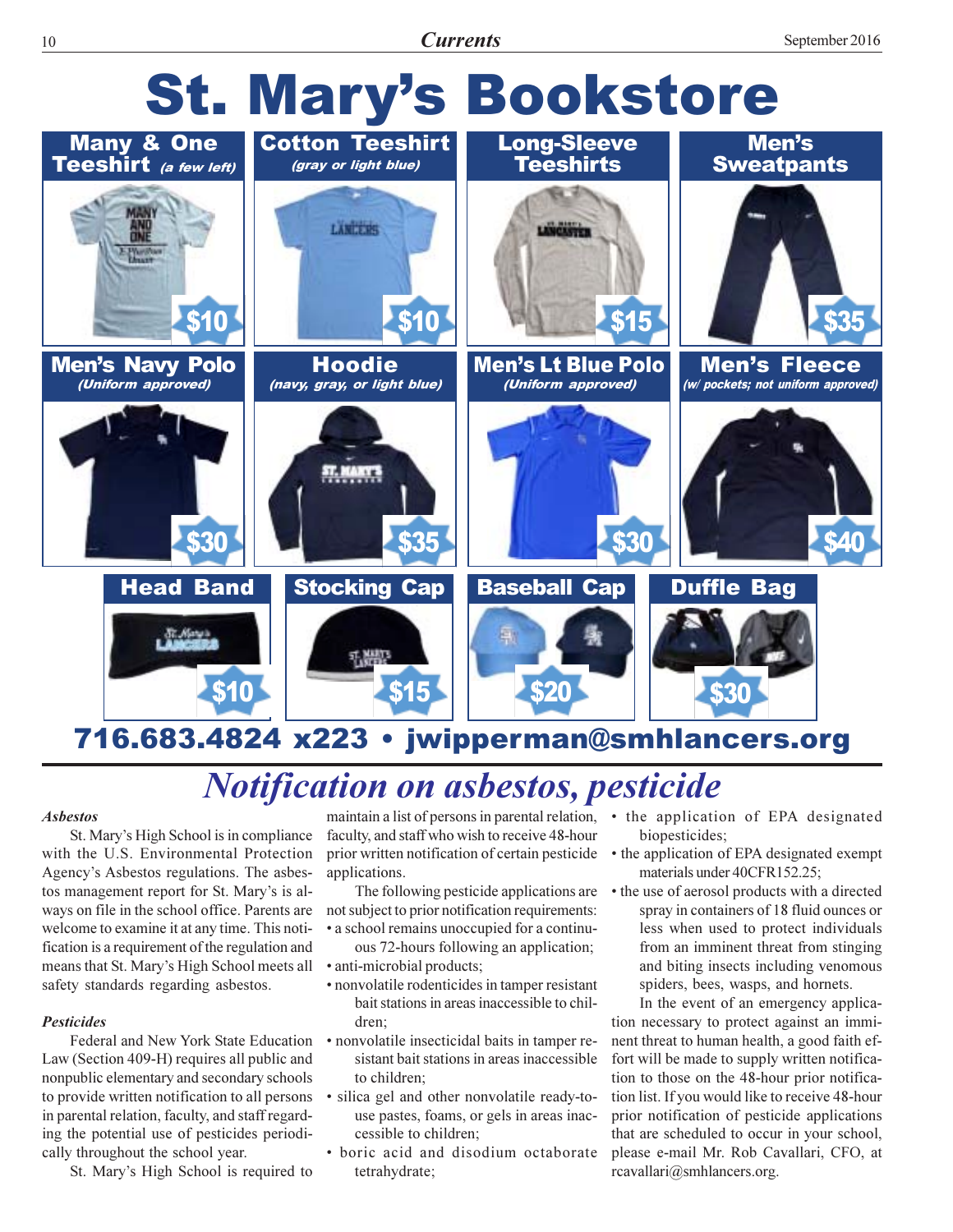# **Brittany Heist named** interim AD, soccer coach

St. Mary's High School in Lancaster is pleased to announce that **Brittany Heist has** been named the interim Athletic Director as well as the new Women's Soccer Coach at the school.

Brittany is a 2007 graduate

of Lancaster High School,

where she was a two-time All-

WNY First Team selection and

All-New York State Third Team

selection. She attended Boston

University where she was a

Conference and All-Region

selection, America East All-

Tournament Selection, and

two-time First-Team All-

America East Conference Midfielder of the Year for 2011. Following graduation, Brittany

played semiprofessionally for two years with the

Rochester Ravens. She is currently a coach for WNY Flash Academy holding a USSF National D License.

"I am very excited to be a part of St. Mary's and their athletics program," said Ms. Heist, "and I am looking" forward to creating a culture embedded with a high level of skill, competition, and a growing love for athletics."

### **Wanted - Parent Volunteers**

The Athletic Deprtment is looking for parents interested in volunteering for fall sporting events at St. Mary's.

Specific positions that need to be filled include Admissions, Concessions, and Scoreboard Operators for football and volleyball games. In addition, volunteers are needed for the "Chain Gang" for each home football game.

Those interested in volunteering or needing more information should contact Ms. Heist at 683-4824, ext. 235 or at bheist@smhlancers.org.

# **St. Mary's High School's Grammar School V**Ileyball Tourney Saturday, Oct. 15th • Pool Play & Playoffs

- Play begins at 9 a.m.
- \$60 Registration Fee
- Concession area available
	- Limited to 12 teams

More information is available at 683-4824, ext. 235

# **Fall Sport Schedules**

**Women's Volleyball** All JV matches start at 4:30 pm, Varsity matches start at 6 pm unless noted Sat, Sept. 10 - St. Mary's Tourney Mon, Sept. 12, vs. Niagara Catholic Wed, Sept. 14, @ O'Hara Fri, Sept. 16, @ Mt. Mercy Mon, Sept. 19, vs. Nichols Tues, Sept. 20, 5/6pm @ Orch Park Wed, Sept. 21, @ Sacred Heart Sat, Sept. 24 - Eden Tournament Tues, Sept. 27, 5/6pm @ Rochester Mercy Wed, Sept. 28, vs. Mt. St. Mary's Sept.  $30$ -Oct. 1 - Phoenix Tourney Tues, Oct. 4, vs. Nardin Wed, Oct. 5, 4/5pm vs. Rochester Mercy Oct. 8-9 - Garden State Tourney Tues, Oct. 11, @ Mt. St. Mary's Thurs, Oct. 13, vs. Sacred Heart Tues, Oct. 18, @ Nardin (Villa) Fri, Oct. 21 - BNCC Tourney

Mon, Oct. 24, 5pm @ Lancaster Fri, Oct. 28 - Quarterfinals Wed, Nov.  $2$  – Semifinals

Fri, Nov.  $4$  – Finals Sat, Nov. 12 - States (St. Francis Prep)

#### **Varsity Football**

- Fri, Sept. 2, 4pm @ Hutch-Tech (All High Stadium)
- Fri, Sept. 9, 7pm @ Batavia (Vandetta Stadium)
- Fri, Sept. 16, 7:30pm @ Bishop Kearney (Rochester)
- Sat, Sept. 24, 7pm @ Timon (Tifft Stadium)
- Fri, Sept. 30, 2pm @ Fredonia Sat, Oct. 8, 1pm vs. University Prep
- Sat, Oct. 15, 2pm vs Gilmour
- Academy
- Sat, Oct.  $22 Bye$
- Sat, Oct. 29, 1pm vs. O'Hara
- Sat, Nov.  $5 -$  Quarterfinals (higher seed)
- Sat, Nov.  $12$  Semifinals (higher seed) Sat, Nov. 19 - Championship
- (Ralph Wilson Stadium) Sat, Nov. 26 - State Catholic Championship

#### **Women's Soccer**

- All games start at 4:30 pm unless noted. Home games played at Westwood Park.
- Thurs, Sept. 1, @ O'Hara Fri, Sept. 2, vs. Fredonia Tues, Sept. 13, vs. Buffalo Seminary
- Sat, Sept. 15, @ Pembroke Mon, Sept. 19, 6pm @ Depew Thurs, Sept. 22, vs. Niagara Catholic Mon, Sept. 26, 6pm @ Park Wed, Sept. 28, vs. Christian Central
- Fri, Sept. 30, @ Fredonia
- Tues, Oct. 4, vs. Mt. St. Mary's
- Thurs, Oct. 6, vs. Park
- Fri, Oct. 7, @ Buffalo Seminary
- Thurs, Oct. 13, vs. O'Hara Mon, Oct. 17, vs. Christian Central
- Tues, Oct. 25 Semifinals
- Sun, Oct. 30 Finals (Niagara
	- University)

#### **Men's Volleyball**

All matches start at 6:30 pm unless noted Tues, Aug. 30, 5pm vs. Clarence Wed, Sept. 7, 6pm @ Will North Sat, Sept. 10 - Eden Tourney Mon, Sept. 12, 5pm @ Amherst Wed, Sept. 14, vs. Canisius Tues, Sept. 20, @ O'Hara Sat, Sept. 24 - Sweet Home Tourney Wed, Sept. 28, @ St. Joe's Sat, Oct. 1 - Will South Tourney Mon, Oct. 3, 6pm @ Lancaster Tues, Oct. 4, vs. O'Hara Thurs, Oct. 6, vs. St. Joe's Sat. Oct. 8 - Lockport Tourney Fri, Oct. 14, @ St. Francis Tues, Oct. 18, 6pm @ Canisius Thurs, Oct. 20, vs. St. Francis Sat, Oct. 22 - Grand Island Tourney Mon, Oct. 24, @ Will South Wed, Oct. 26, 5pm @ West Sen East

#### **Men's Varsity Soccer**

All games start at 4:30 pm unless noted. Home games played at **Westwood Park.** Tues, Sept. 6, 5pm vs. Silver Creek Wed, Sept. 7, @ O'Hara Thur, Sept. 8, vs. Niagara Catholic Thur, Sept. 15, vs. Nichols Fri, Sept. 16, @ Alden Mon, Sept. 19, 7:30pm @ Depew Tues, Sept. 20, 5pm @ Silver Creek Tues, Sept. 27, vs. O'Hara Fri, Sept. 30, vs. Gow Sat, Oct. 1, 2pm @ Gow Mon, Oct. 3, 7:30pm @ Fredonia Tues, Oct. 4, @ Niagara Catholic Mon, Oct. 10, vs. Christian Central Wed, Oct. 12, 5pm vs. Fredonia (Lancaster Middle School) Mon, Oct. 17, @ Christian Central

#### **Men's JV Soccer**

Home games played at Lancaster Middle School.

Wed, Sept. 7, 5pm vs. St. Joe's Fri, Sept. 9, 4:30pm @ Canisius Tues, Sept. 13, 5pm vs. Nichols Mon, Sept. 19, 4:30pm @ St. Francis Tues, Oct. 4, 4:30pm  $\omega$  Nichols Thurs, Oct. 6, 4:30pm  $\dddot{\omega}$  St. Joe's Thurs, Oct. 13, 5pm vs. St. Francis

#### **Women's Cross Country**

Fri, Sept. 2 @ JFK

Sat, Sept. 10 @ Long Point State Park Tues, Sept. 13, 4:30pm vs. Buffalo Seminary

Sat, Sept. 17 @ East Aurora Tues, Sept. 20, 4pm @ Mt. Mercy Sat, Sept. 24 @ Akron Falls Park Tues, Sept. 27, 5pm @ Nichols Sat, Oct. 1 @ McQuaid Invitational Tues, Oct. 4, 5pm vs. Mt. St. Mary's Oct. 7-10 @ Manhattan Invitational Tues, Oct. 11, 4pm vs. Sacred Heart Sat, Oct. 15 @ Pembroke Town Park Tues, Oct. 18, 5:30pm @ Christian Central/Gow Tues, Oct. 25, 4pm @ Nardin

Sun, Nov. 6 - Cross Country Meet (Knox Field)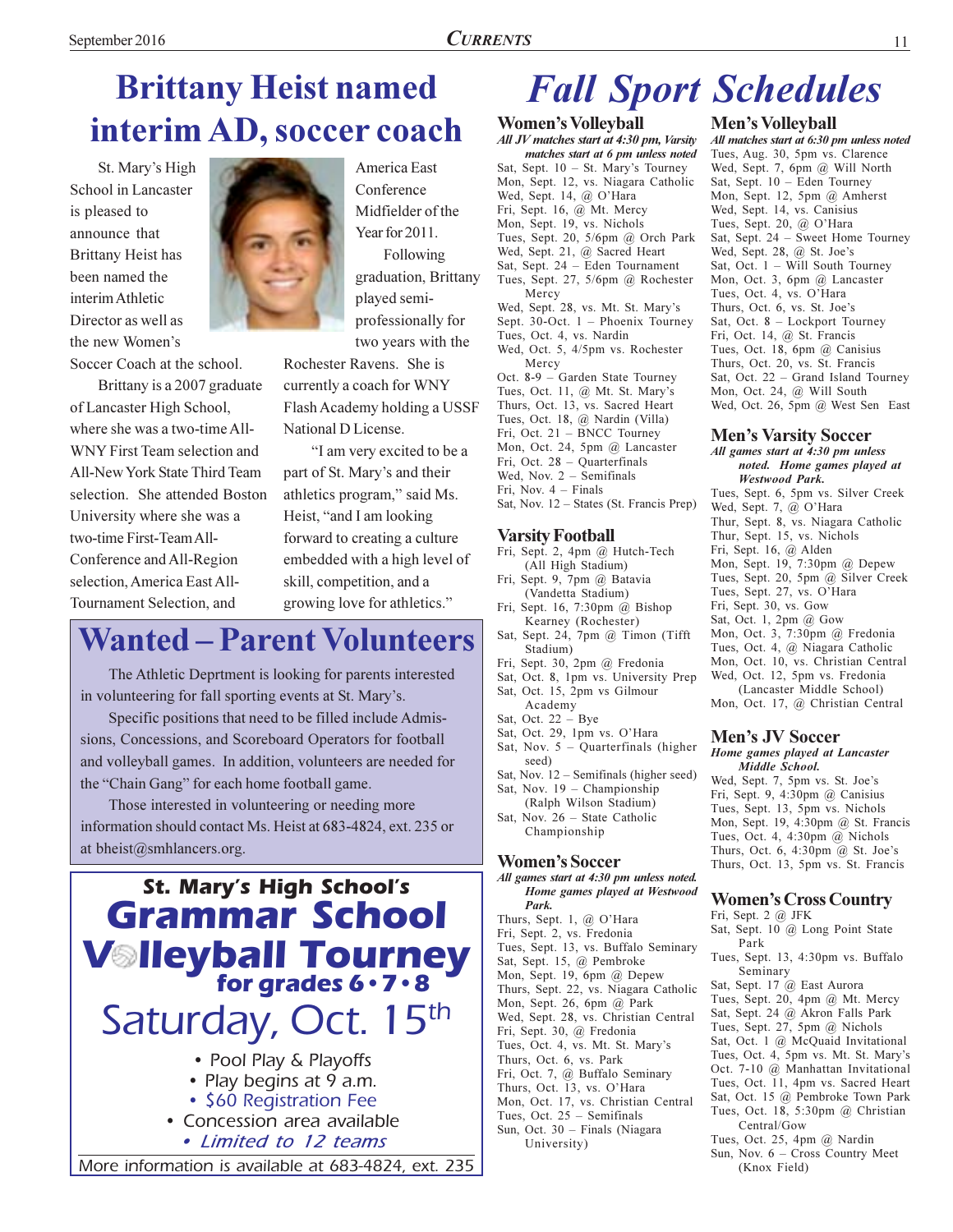

### Many Al a Carte Items also available after school!

 $(v)$ Seasoned Green Beans (v)

 $(v)$ <br>Fruit Cup  $(v)$ 

Mexican Rice (v)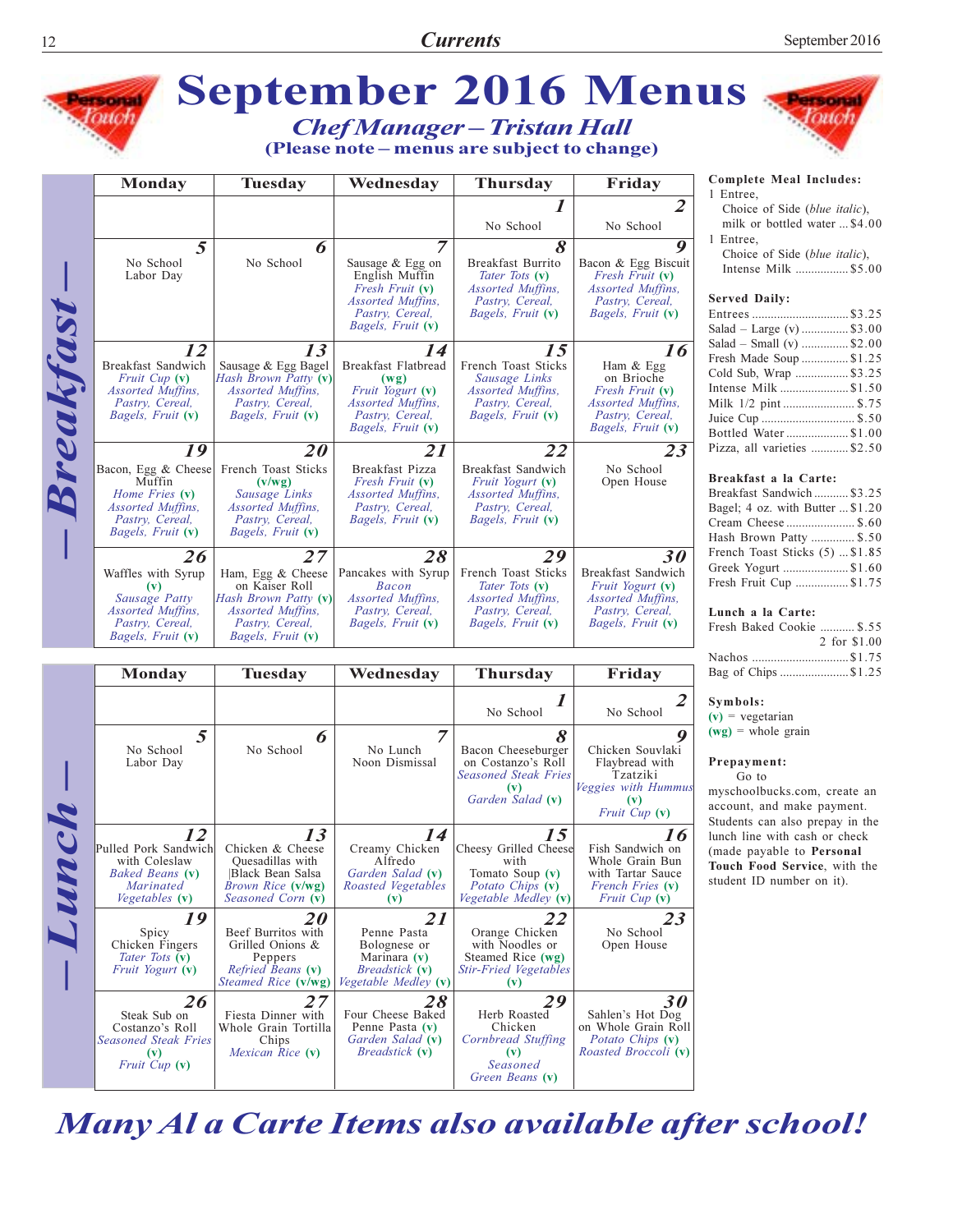# September 2016 Calendar

| <b>Sunday</b>                                                 | <b>Monday</b>                                                               | <b>Tuesday</b>                                                                                                                                                                                | Wednesday                                                                                                                                                                                              | Thursday                                                                                                                 | Friday                                                                                                           | <b>Saturday</b>                                                                                                                          |
|---------------------------------------------------------------|-----------------------------------------------------------------------------|-----------------------------------------------------------------------------------------------------------------------------------------------------------------------------------------------|--------------------------------------------------------------------------------------------------------------------------------------------------------------------------------------------------------|--------------------------------------------------------------------------------------------------------------------------|------------------------------------------------------------------------------------------------------------------|------------------------------------------------------------------------------------------------------------------------------------------|
|                                                               |                                                                             |                                                                                                                                                                                               |                                                                                                                                                                                                        | WSoc @ O'Hara                                                                                                            | $\overline{2}$<br>WSoc vs. Fredonia<br>XC @ JFK<br>Football @ Hutch-<br>Tech                                     | $\overline{\mathfrak{z}}$                                                                                                                |
|                                                               |                                                                             |                                                                                                                                                                                               |                                                                                                                                                                                                        | <b>No School</b>                                                                                                         | <b>No School</b>                                                                                                 |                                                                                                                                          |
| $\overline{\mathcal{A}}$                                      | 5<br><b>No School</b><br>Labor Day                                          | 6<br>No School for<br>Students<br>Faculty/Staff<br>Orientation<br>$8am-2:30pm$<br>Curriculum Meeting<br>MSoc vs. Silver<br>Creek                                                              | $\overline{7}$<br>Noon Dismissal<br>First Day for All<br>Students<br>Special Schedule<br>(Liturgy at OLP /<br>Orientation<br>Class Meetings / ID<br>Photos)<br>Fac/Staff Mtg 12-<br>2:30 <sub>pm</sub> | $8 - A$ Day<br>MVSoc vs. Niagara<br>Catholic                                                                             | $9 - B$ Day<br>Football @ Batavia<br>MJVSoc @ Canisius                                                           | 10<br><b>ACT Testing Day</b><br>MVB @ Eden<br>Tournament<br>$WVB - St.$ Mary's<br>Tournament<br>XC @ Long Point<br><b>State Park</b>     |
|                                                               | <b>No School</b>                                                            | <b>No School</b><br>for Students                                                                                                                                                              | MJVSoc vs. St. Joe's<br>MVSoc @ O'Hara<br>MVB @ Will North<br><b>Liturgy</b><br><b>Dress Códe</b><br><b>Noon</b><br><b>Dismissal</b>                                                                   |                                                                                                                          |                                                                                                                  |                                                                                                                                          |
| 11                                                            | $12$ - C Day                                                                | $13 - D$ Day                                                                                                                                                                                  | $14$ - E Day                                                                                                                                                                                           | $15$ - $F$ Day                                                                                                           | $16 - A$ Day                                                                                                     | 17                                                                                                                                       |
|                                                               | Student Senate<br>2:30 <sub>pm</sub><br>Meet the Teacher<br>Night 6pm       | Auditions for Fall<br>Play $2:30 \text{pm}$<br>WSoc vs. Buff Sem<br>MJVSoc vs. Nichols                                                                                                        | Leadership Ad Board<br>2:30 <sub>pm</sub><br>Auditions for Fall<br>Play 2:30pm                                                                                                                         | Math Club 2:30pm<br>WSoc @ Pembroke<br>MVSoc vs. Nichols                                                                 | Call Backs for Fall<br>Play $2:30 \text{pm}$<br>Opening Dance<br>$8-11$ pm                                       | XC @ East Aurora                                                                                                                         |
|                                                               | WVB vs. Niagara<br>Catholic<br>MVB @ Amherst                                | XC vs. Buff SEm                                                                                                                                                                               | MVB vs. Canisius<br>WVB @ O'Hara                                                                                                                                                                       |                                                                                                                          | Football @ Kearney<br>MVSoc @ Alden<br>WVB @ Mt. Mercy                                                           |                                                                                                                                          |
| 18                                                            | 19 - B Day                                                                  | $20 - C$ Day                                                                                                                                                                                  | $21 - D$ Day                                                                                                                                                                                           | $22$ - E Day                                                                                                             | 23                                                                                                               | $\overline{24}$                                                                                                                          |
| <b>RPM</b> Retreat<br>Departs 1:30pm                          | Student Senate<br>2:30 <sub>pm</sub><br>RPM Retreat Returns                 | MVB @ O'Hara<br>MVSoc @ Silver<br>Creek<br>WVB @ Orchard                                                                                                                                      | Faculty/Staff Meeting Campus Ministry<br>2:30 <sub>pm</sub><br>WVB @ Sacred Heart Charity (\$2)                                                                                                        | 2:30 <sub>pm</sub><br>Jeans Day for                                                                                      | No School<br>Open House for<br>Prospective<br>Students 5-7pm                                                     | Football @ Timon<br>MVB @ Sweet Home<br>Tournament<br>WVB @ Eden<br>Tournament                                                           |
|                                                               | WSoc (a) Depew<br>MVSoc @ Depew<br>MJVSoc @ St.<br>Francis                  | Park<br>XC @ Mt. Mercy                                                                                                                                                                        |                                                                                                                                                                                                        | WSoc vs. Niagara<br>Catholic                                                                                             | <b>No School</b>                                                                                                 | XC @ Akron Fall<br>Park                                                                                                                  |
| 25                                                            | $26$ - $F$ Day                                                              | $27 - A$ Day                                                                                                                                                                                  | $28 - B$ Day                                                                                                                                                                                           | $29 - C$ Day                                                                                                             | $30 - D$ Day                                                                                                     | $1 - B$ Day                                                                                                                              |
| Open House for<br>Prospective<br>Students<br>$10am-12noon$    | Student Senate<br>2:30 <sub>pm</sub><br>WSoc @ Park                         | MVSoc vs. O'Hara<br>WSoc (a) Mercy<br>(Rochester)<br>XC (@ Nichols                                                                                                                            | MVB @ St. Joe's<br>WSoc @ Christian<br>Central<br>WVB vs. Mt. St.<br>Mary's                                                                                                                            | Varsity Volleyball<br>leaves for Phoenix<br>Tournament                                                                   | Football @ Fredonia SAT Testing Day<br>WSoc @ Fredonia<br>MVSoc vs. Gow                                          | MVB @ Will South<br>Tournament<br>MVSoc @ Gow<br>XC @ McQuaid<br>Invitational                                                            |
| $2 - C$ Day                                                   | $3 - D$ Day                                                                 | $4$ - $E$ Day                                                                                                                                                                                 | $5$ - $F$ Day                                                                                                                                                                                          | $6 - A$ Day                                                                                                              | $7 - B$ Day                                                                                                      | 8                                                                                                                                        |
| Varsity Volleyball<br>returns from<br>Phoenix Tourna-<br>ment | Student Senate<br>2:30 <sub>pm</sub><br>MVB @ Lancaster<br>MVSoc @ Fredonia | Walk-a-thon Pledges WVB vs. Mercy<br>Due<br>Curriculum<br>Committee 2:30pm<br>WVB vs. Nardin<br>MVB vs. O'Hara<br>$WSoc$ ( <i>a</i> ) Mt. St. Mary's<br>MVSoc @ Niag Cath<br>MJVSoc @ Nichols | (Rochester)                                                                                                                                                                                            | Morning Mass<br>7:30am<br>NHS Tutoring<br>2:30 <sub>pm</sub><br>WSoc vs. Park<br>MVB vs. St. Joe's<br>MJVSoc @ St. Joe's | 2pm Dismissal<br>Special Schedule<br>(Emergency Drill)<br>WSoc (a) Park<br>XC @ Manhattan<br>Invitational<br>2pm | Varsity VB Team to<br>Garden City<br>Tournament<br>MVB @ Lockport<br>Tournament<br>Football vs. U-Prep<br>XC @ Manhattan<br>Invitational |
|                                                               |                                                                             | XC @ Mt. St. Mary's                                                                                                                                                                           |                                                                                                                                                                                                        |                                                                                                                          | <b>Dismissal</b>                                                                                                 |                                                                                                                                          |